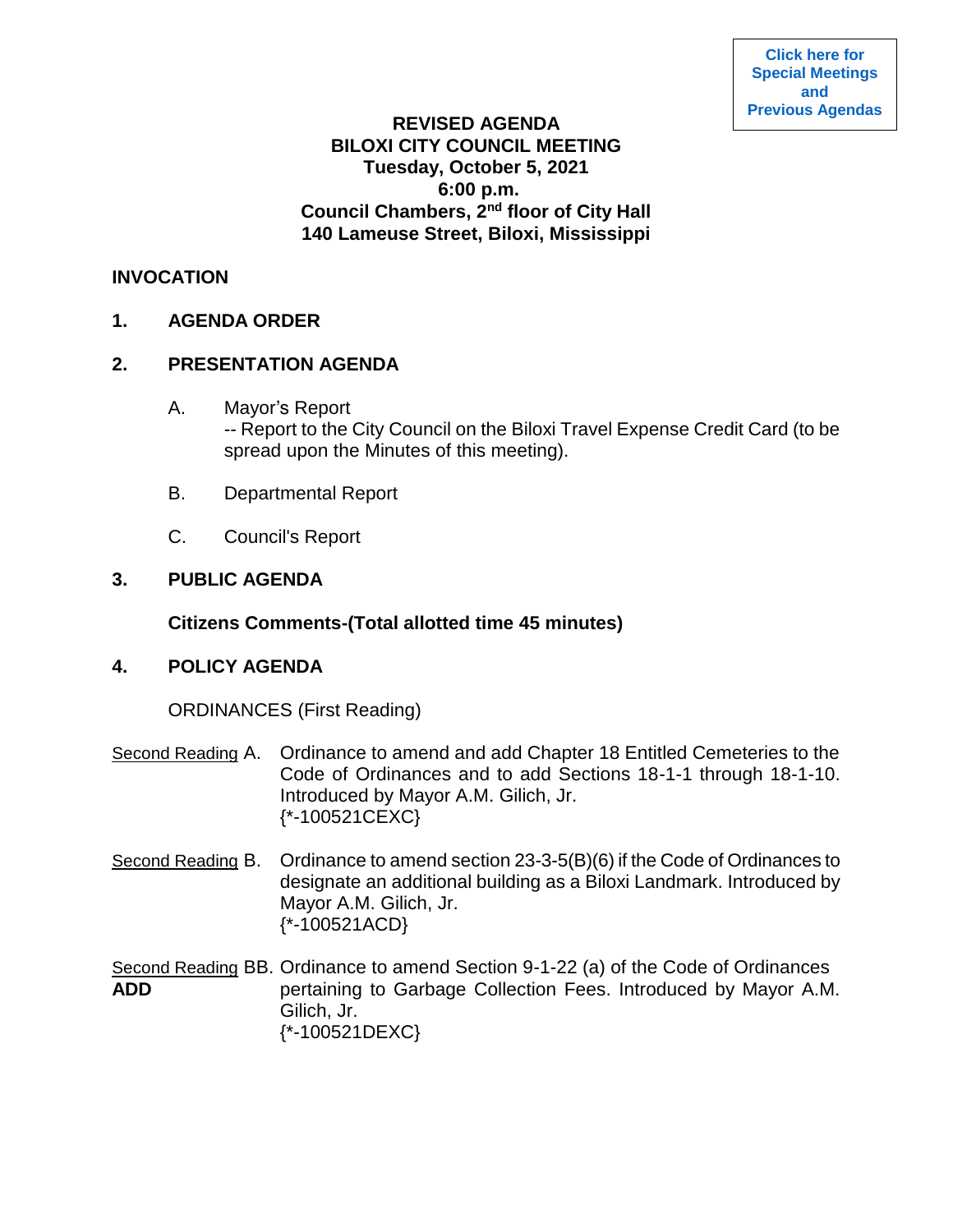## **4. POLICY AGENDA-Continued**

ORDINANCES (Second Reading)

2462 C. Ordinance amending Chapter 2 Municipal Facilities Article XIV As amended Section 2-14-15 of the Code of Ordinances for the City of Biloxi, Mississippi. Introduced by Mayor A.M. Gilich, Jr. {\*-092821APD} **First Reading on September 28, 2021**

#### RESOLUTIONS

- 725-21 D. Resolution approving a Master Plan Update and Conditional Use to authorize the addition of a 25,000 square foot storage building, and a 27 space RV Park to the Treasure Bay Casino and Hotel Complex Site, proposed for construction upon the property site collectively identified as 1980 Beach Boulevard. Case No. 21-038, Jeff Prusinowski on behalf of Treasure Bay, LLC. Submitted by the Planning Commission. {\*-100521APC} Ward 3
- 726-21 E. Resolution granting Conditional Use approval, to authorize five Small Cell Towers to be erected upon five individual locations within City of Biloxi Rights-of-Way, which locations will be addressed as follows: 883-CT Bayview Avenue, 647-CT Beach Boulevard, 710-CT Beach Boulevard, 808-CT Beach Boulevard And 157-CT Caillavet Street. Case No. 21-051, City of Biloxi (owner) and AT&T Southeast (applicant). Introduced by Mayor A.M. Gilich, Jr. {\*-100521BPC}

## **5. CONSENT AGENDA**

- 727-21 A. Resolution authorizing Petty Cash and Change Funds for Fiscal Year 2021-2022. Introduced by Mayor A.M. Gilich, Jr. {\*-100521AADM}
- 728-21 B. Resolution authorizing expenditures to Biloxi Hardwood Club in the total amount of \$200.00 for advertisement in their basketball calendar. Introduced by Mayor A.M. Gilich, Jr. {\*-100521AEXC}
- 729-21 C. Resolution to execute a funding agreement for the City of Biloxi's 2019 Action Plan Substantial Amendment No. 2 (CDBG-CV) Round 3 and 2015-19 Consolidated Plan Substantial Amendment No. 5 budgeting use of a CARES ACT allocation for the Community Development Block Grant (CDBG) Program. Introduced by Mayor A.M. Gilich, Jr. {\*-100521AFSP}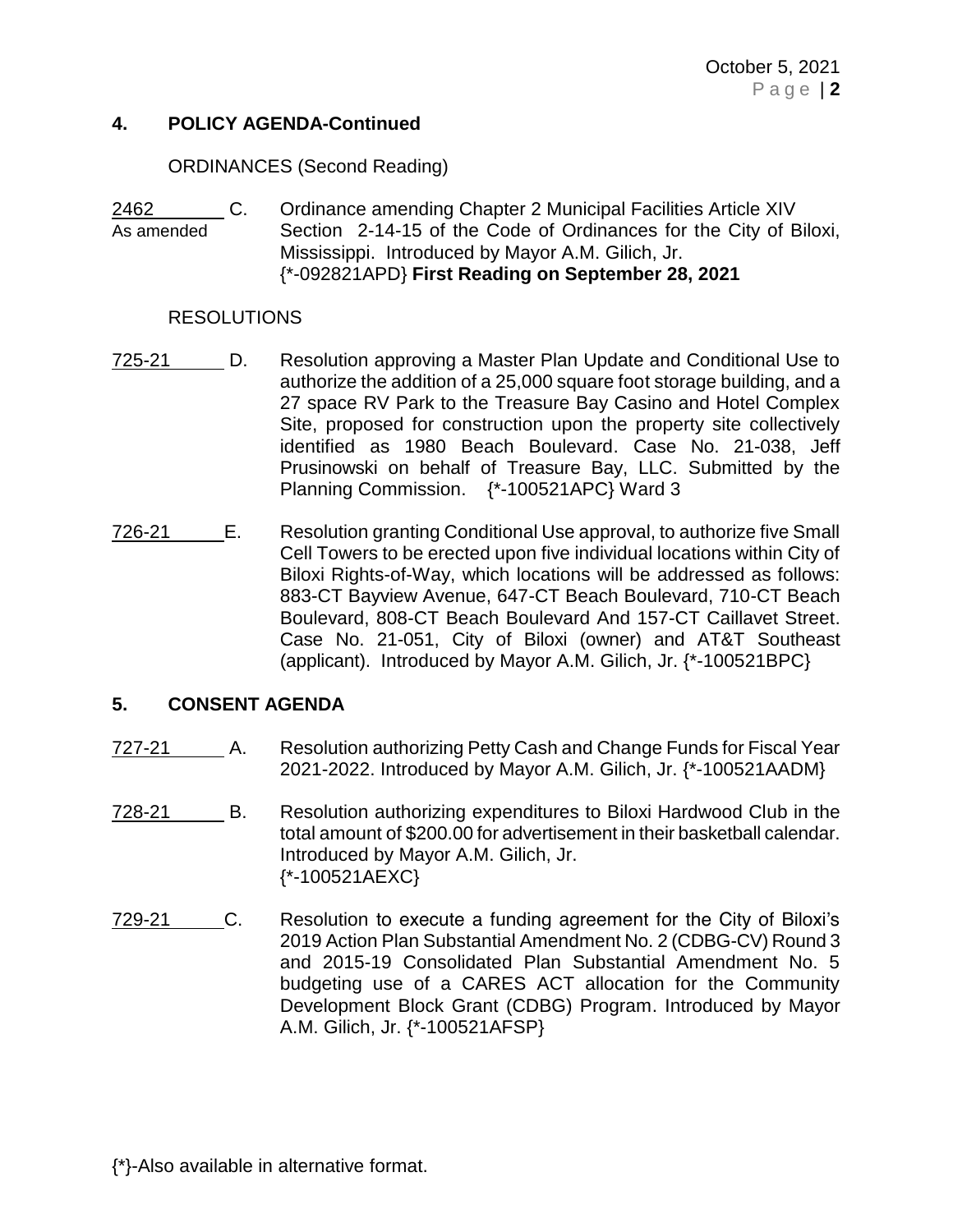## **5. CONSENT AGENDA-Continued**

- 730-21 D. Resolution authorizing renewal of Terms of Use and Service Subscription with Callyo. Introduced by Mayor A.M. Gilich, Jr. {\*-100521ACON}
- 731-21 E. Resolution authorizing Change Order No. Two (2) to Standard Form of Agreement with JE Talley Construction, Inc. for Capital Project No. 1033: Bayview Waterfront Restoration Project. Introduced by Mayor A.M. Gilich, Jr. {\*-100521BCON}
- 732-21 F. Resolution requesting the assistance of Harrison County in establishing and enforcing "No Wake Zones" near Popps Ferry Causeway Park. Introduced by Mayor A.M. Gilich, Jr. {\*-100521CCON}
- 733-21 G. Resolution authorizing renewal of software agreement with KeyTrak, Inc. Introduced by Mayor A.M. Gilich, Jr. {\*-100521DCON}
- Removed H. Resolution authorizing payment to The Maritime and Seafood Industry Museum of Biloxi, Inc. Introduced by Mayor A.M. Gilich, Jr. {\*-100521ECON}
- 734-21 I. Resolution authorizing entry into Letter Agreement with Stover Developments, LLC and Addie Stover for professional resource planning services in connection with East Biloxi restoration. Introduced by Mayor A.M. Gilich, Jr. {\*-100521FCON}
- 735-21 J. Resolution authorizing purchase of Taser System from Axon Enterprise, Inc. and entry into Master Services and Purchasing Agreement and amending the municipal budget for fiscal year ending September 30, 2022, to provide funding in appropriate budget line items. Introduced by Mayor A.M. Gilich, Jr. {\*-100521GCON}
- 736-21 K. Resolution ratifying entry into First Amendment to the **ADD** Agreement with SGK Landscapes, Inc. for emergency sand removal in connection with Hurricane Ida Sand Removal. Introduced by Mayor A.M. Gilich, Jr. {\*-100521HCON}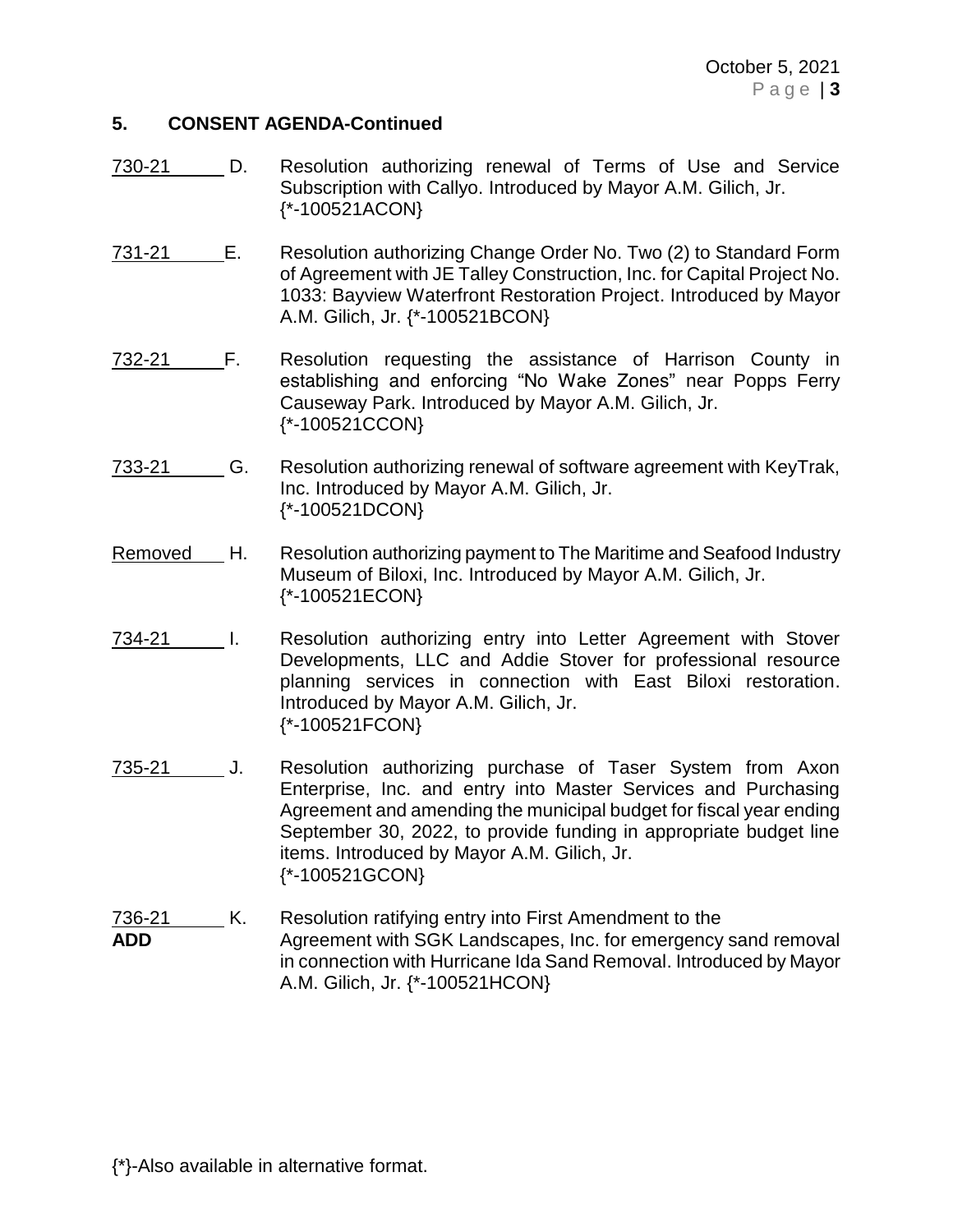# **5. CONSENT AGENDA-Continued**

737-21 L. Resolution amending Resolution No. 722-21 ratifying entry into ADD **Agreement for Professional Project Management with AnderCorp,** LLC in connection with Hurricane Ida sand removal. Introduced by Mayor A.M. Gilich, Jr. {\*-100521ICON}

## **6. CODE ENFORCEMENT HEARINGS**

Still in violation A. Shirley A. Bilancich-Estate, 1210A-01-004.000/1616 Hollywood **Boulevard** Still in violation B. Edward R. Cohen, 1110E-02-043.000/2799 Christison Drive Still in violation C. Andy Day, 1410I-06-053.000/396 Shell Street Still in violation D. Evan Pham Luu, 1310H-02-004.000/245 Benachi Avenue 30-day extension E.Patricia Jane & Ralph Jones, 1310H-04-001.000/343 Forrest Avenue

# 738-21 **7. ROUTINE AGENDA** {\*-100521RTN}

SECTION ONE: To accept bids submitted by each vendor in the amount shown below as the lowest and/or best bid based on the recommendation of the Executive Branch to accept each such bid as follows:

| Α. |          | (Purchase No. 1) Demolition of Structure/Community Development |
|----|----------|----------------------------------------------------------------|
|    | VENDOR – | <b>B&amp;B Construction</b>                                    |
|    | AMOUNT – | \$5,900.00                                                     |

SECTION TWO: To authorize special assessment to code enforcement action taken to clean the following parcels:

| А. | <b>CITY PARCEL NO.:</b><br><b>OWNED BY:</b><br><b>ADDRESS:</b><br>CONTRACTOR:<br><b>RESOLUTION NO.:</b><br><b>ASSESSMENT AMOUNT:</b>        | 1110D-01-028.000<br>Robert & Lynn A. Flint Basket<br>451 Cove Drive<br><b>Biloxi, MS 39532</b><br><b>Robert Sidaway</b><br>543-21<br>\$1,515.00    |
|----|---------------------------------------------------------------------------------------------------------------------------------------------|----------------------------------------------------------------------------------------------------------------------------------------------------|
| В. | <b>CITY PARCEL NO.:</b><br><b>OWNED BY:</b><br><b>ADDRESS:</b><br><b>CONTRACTOR:</b><br><b>RESOLUTION NO.:</b><br><b>ASSESSMENT AMOUNT:</b> | 1410D-01-161.000<br><b>Xcelant Holdings Corporation</b><br>1207 Studer Street<br>Houston, TX 77007<br><b>Gabriel Shabazz</b><br>623-21<br>\$580.40 |

{\*}-Also available in alternative format.